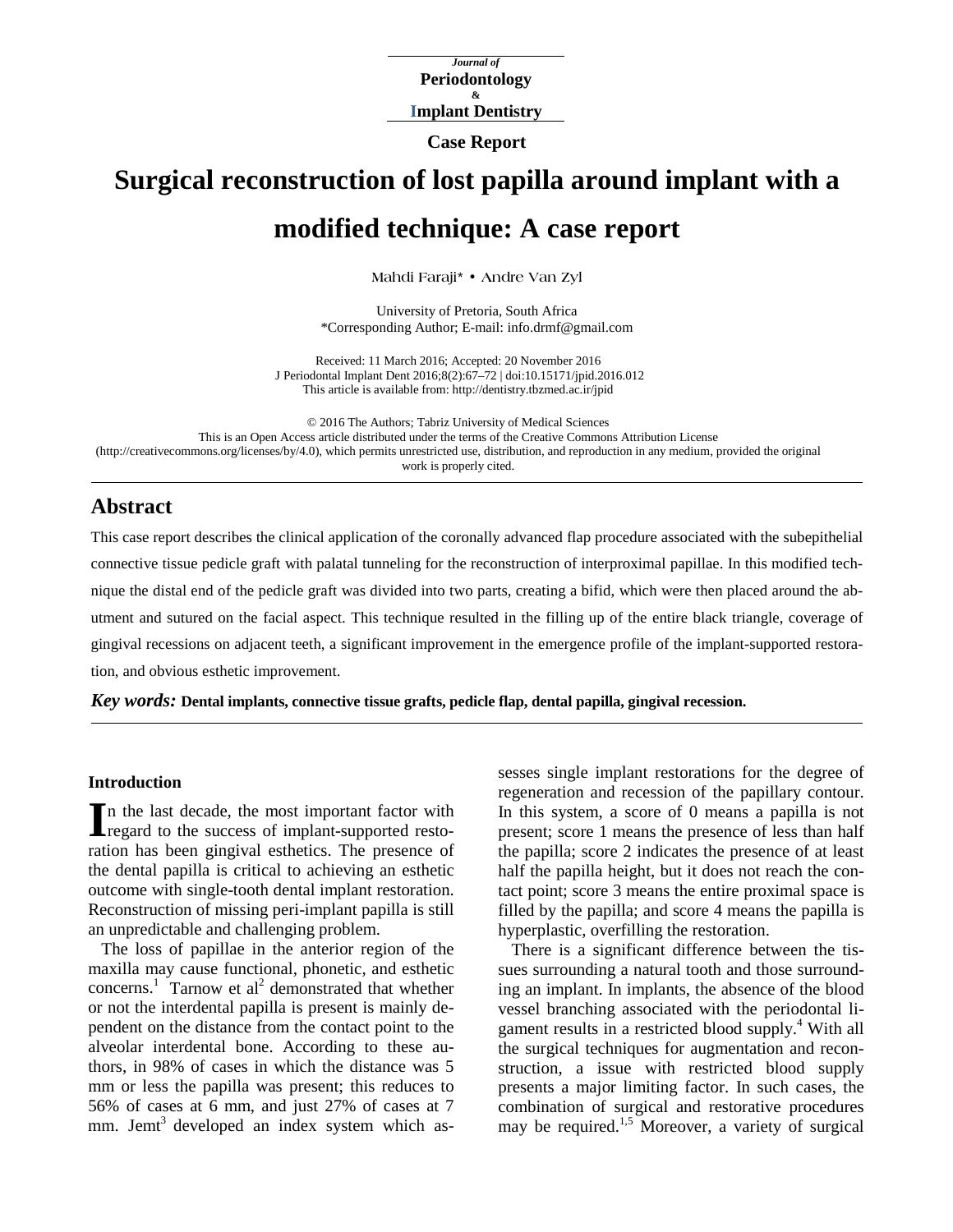treatment approaches have been proposed to reconstruct the interdental papilla.<sup>5-10</sup> However, the results achieved by these procedures seem to be unpredictable, and more than one surgical procedure may be required to obtain the expected esthetic result.<sup>5</sup>

With respect to the treatment, the subepithelial connective tissue pedicle graft (SCTPG) can yield better results because of the amplified blood supply provided by the base of the pedicle, and the use of grafts of connective tissue may promote better support for displaced gingival flaps.<sup>11-15</sup> A modification of this method consists of a pedicle connective tissue graft with palatal tunneling where the distal end of the pedicle graft was divided into two parts, creating a bifid. The bifid part of the graft was then placed around the abutment and sutured on the facial aspect. This prevents a second surgical stage from being necessary, and establishes a better healing pattern without interfering with the blood supply from the base of the pedicle graft.

## **Case report**

A healthy 47-year-old non-smoking woman was referred for the reconstruction of the lost interproximal papilla between the maxillary single-tooth implant and the left central and canine (Figure 1). The patient had previously undergone two surgical procedures, involving guided bone regeneration (GBR), with the implant placement in the second phase. Two years afterwards, her chief complaint was about the esthetic outcome, with the loss of papilla around the implant. Clinical examination revealed a Jemt index score of 0 for the mesial and distal papilla of the implant. The distance between the contact point and the alveolar bone crest was measured and found to be 10 mm. In addition, both teeth adjacent to the implant showed some degree of gingival recession on the buccal and proximal aspects (7 mm on the central incisor, and 4 mm on the canine). The temporary restoration did not display an acceptable appearance.



**Figure 1. Preoperative view. Lost interproximal papilla around the implant restoration.**

However, the soft tissue around the implant restoration had a healthy clinical appearance with a minimal probing depth. After clinical and radiological examination, the patient had been informed about the next procedure.

Preoperatively, light mechanical root instrumentation was performed, with no chemical root conditioning, since extensive root planing had been performed as part of the previous regenerative procedure. The temporary restoration and abutment were removed (Figure 2). As it is shown in the periapical radiograph (Figure 3), the tooth-to-implant distance was less on the mesial side than on the distal side, which might have further compromised the blood



**Figure 2. Removal of temporary restoration and abutment.**



**Figure 3. Periapical radiograph shows a 10-mm distance from the contact point to the bone crest.**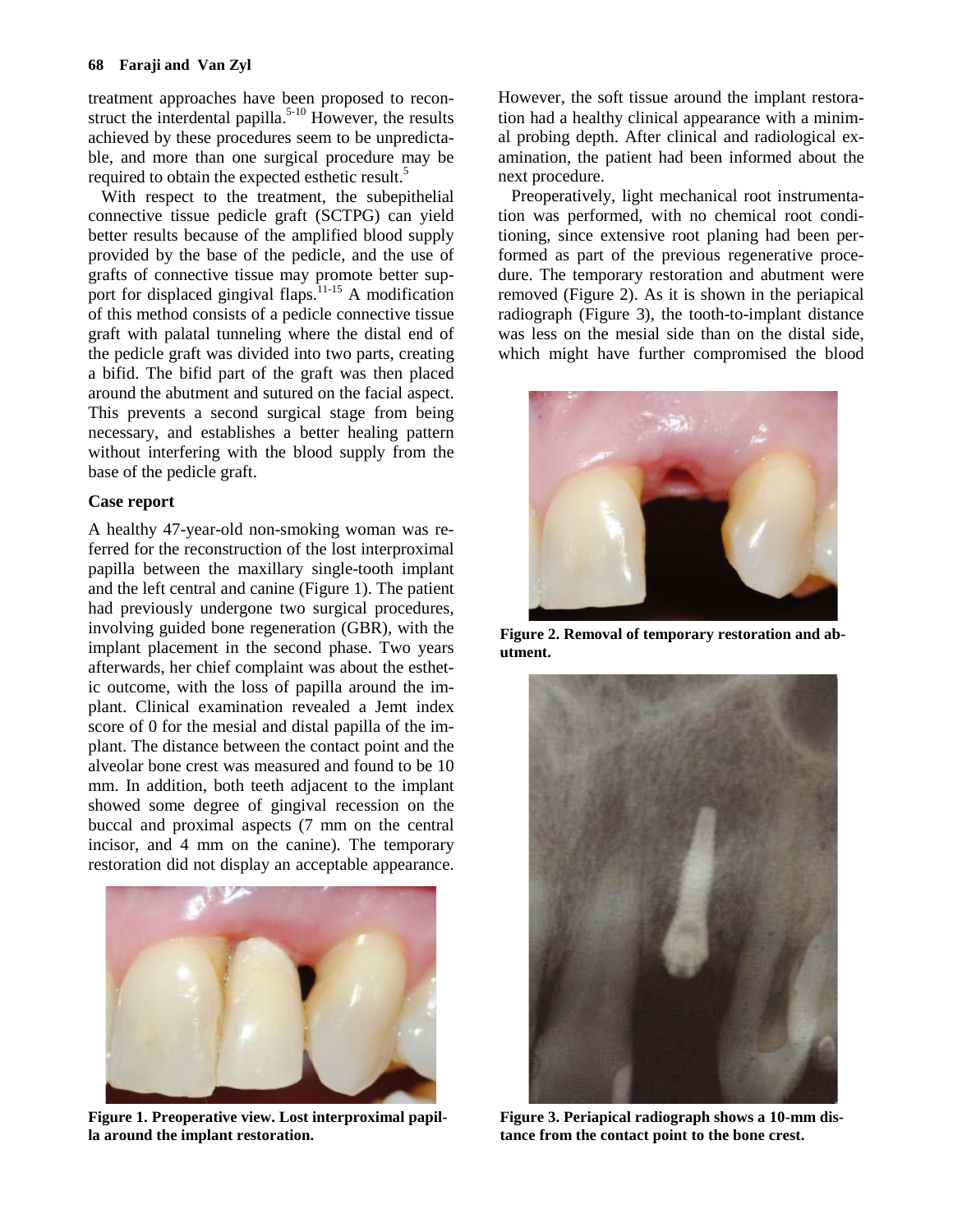supply to the mesial region.

Local anesthesia was applied at the recipient and donor sites, with particular care not to distort the tissue volume. Subsequently, a single palatal incision design was placed from the left canine to the first molar. Care was taken to stop the incision a few millimeters distal to the implant site. The width of the graft was calculated to match the mesio-distal size of the lateral implant space. The pedicle graft was dissected at the coronal, distal and apical aspects, leaving the mesial side attached. Using an Orban periodontal knife, a tunnel was created under the palatal mucosa, connecting the donor site to the implant area (Figure 4). A suture was used at the distal end of the pedicle graft to aid in sliding it under the created tunnel and into the facial aspect. Thereafter, buccal horizontal intra-sulcular incisions were made around both recessions of the adjacent teeth and connected on the base of the adjacent papilla. A vertical releasing incision was made at the end of the horizontal incision mesial to the central incisor and distal to the canine, and extended to the alveolar mucosa to allow the coronal advancement of the flap. Furthermore, the healing abutment was connected to the implant (Figure 5), and the distal end of the pedicle graft was divided into two parts by a surgical knife. This resulted in each connective tissue part being placed interproximally between the healing abutment and the adjacent teeth. Once the connective tissue was



**Figure 4. Pedicle graft dissected from the palate through a single-incision design from the first molar to canine. Care was taken to stop the incision a few millimeters distal to the implant site.**

adapted, the bifid part of the graft was then placed around the abutment and sutured on the facial aspect (Figure 6).

The buccal flap was coronally advanced at the level of the CEJ, covering as much of the connective pedicle graft and the exposed root surfaces as possible, and was sutured (Figure 7). The surgical site was not covered with a periodontal dressing, and the temporary restoration was placed on the healing abutment without any pressure on the surrounding soft tissue. Postoperative instructions included chlorhex-



**Figure 5. A vertical releasing incision was made at the end of the horizontal incision mesial to the central incisor and distal to the canine and extended to the alveolar mucosa to allow the coronal advancement of the flap. The healing abutment was connected to the implant.**



**Figure 6. The distal end of the pedicle graft was divided into two parts and each connective tissue part was sutured interproximally.**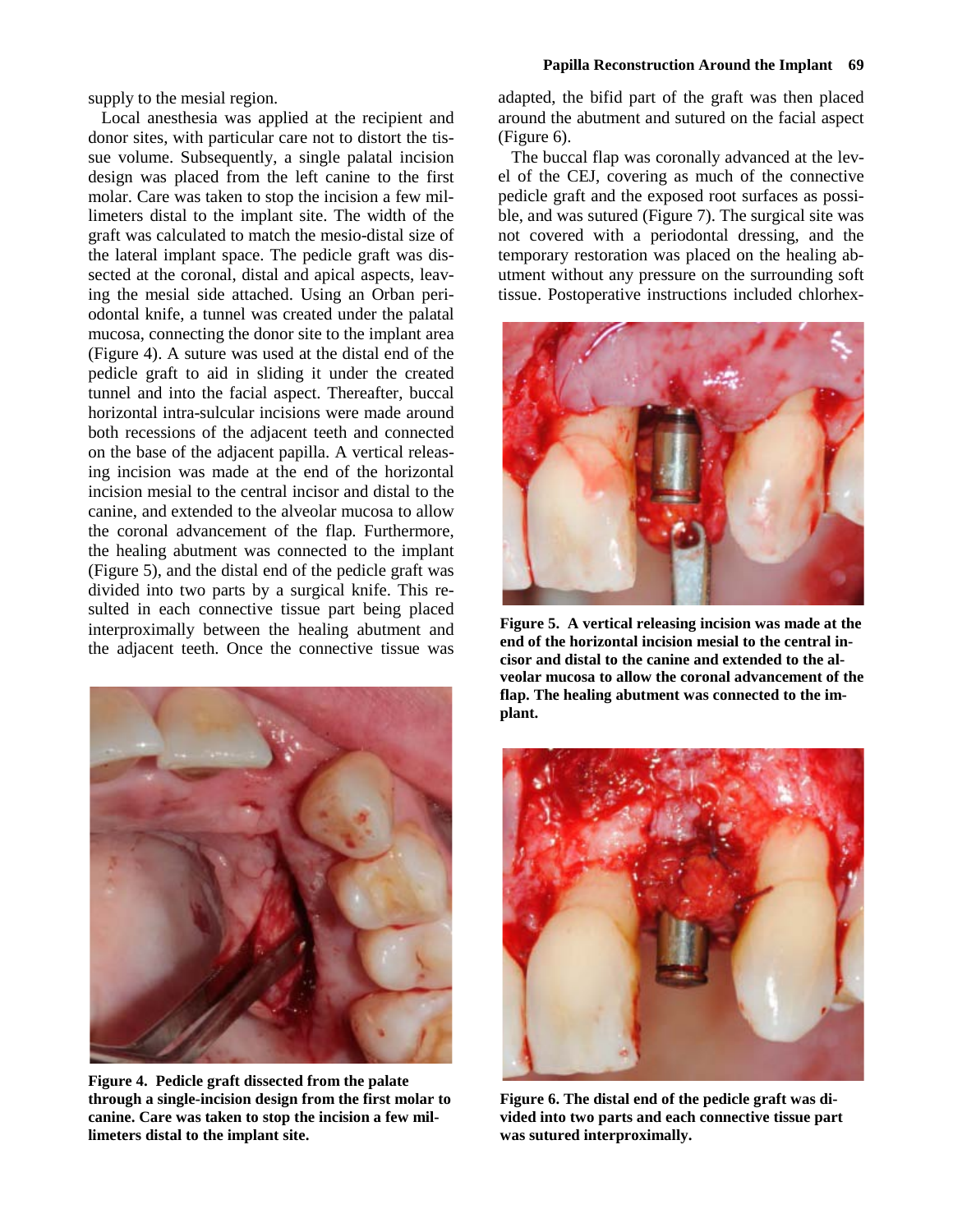

**Figure 7. Coronally advanced flap and primary soft tissue closure.**

idine rinses and nonsteroidal anti-inflammatory medication. Sutures were removed 10 days after the surgical procedure, and thorough hygienic care continued.

Healing was uneventful in the immediate postoperative period. Adequate height and volume of the reconstructed papilla has been maintained over a sixmonth follow-up (Figure 8).

This technique resulted in a significant gain of papillary volume in both coronal and facial directions. Gingival recession on the canine was also completely covered. However, only 50% of the mesial papilla was regained after the healing period. This can be explained by the insufficient distance between the implant and the central incisor, compromising the blood supply. The emergence profile of the implantsupported restoration improved significantly. The



**Figure 8. Six-month follow-up shows complete papilla reconstruction and significant improvement in the emergence profile of the implant-supported restoration.**

index score of the papilla increased from 0 to 3 at follow-up. The patient was satisfied with the esthetic outcome.

### **Discussion**

Several surgical and nonsurgical approaches have been proposed in the literature to reconstruct the lost interdental papilla. 3,5-10 Several factors can determine the selection of a specific procedure. These include the crestal alveolar bone height, the dimension of the inter-proximal space, size and shape of the contact area, width of keratinized tissue, professional experience, the amount of connective tissue available from the donor site and mucogingival phenotypes.<sup>16,17</sup>

Various authors claim that more than one procedure can achieve the goal of successful papilla reconstruction. Han and Takei<sup>5</sup> suggested the use of free soft tissue grafts for papillary reconstruction. Later, Azzi et al<sup>8</sup> demonstrated a technique in which a connective tissue graft was placed under the papilla, and the semilunar incision and flap were displaced coronally. A variation to the technique was introduced by Nemcovsky, <sup>9</sup> by placing a gingival graft and preserving the epithelium through an access incision in the palatal aspect of the papilla. The major limiting factor in all these surgical papilla reconstructive and augmentation techniques is insufficient blood supply.

Tarnow et  $al^2$  evaluated interdental bone levels as they relate to papilla height. The authors reported that the distance from the contact point to the alveolar interdental bone is the main determining factor for the presence or absence of the interdental papilla. However, there is controversy over the extent to which the results are affected by the distance from the contact point to the alveolar interdental bone. Other authors have reported that even a distance of 9 mm from the contact point to the alveolar interdental bone can produce excellent papilla results in a single-tooth implant-supported restoration.<sup>3,18</sup> Unpredictable and controversial results exist in the literature relating to papilla augmentation. However, some studies show that the papilla can be reconstructed using adequate techniques and case selection.

In the present case report, the papilla reconstruction was possible even at a distance of 10 mm from the contact point to the alveolar interdental bone. The keystone is providing sufficient connective tissue with adequate blood supply  $-$  in other words, a pedicle connective tissue graft. Compared with free grafts, the blood supply of the pedicle graft is re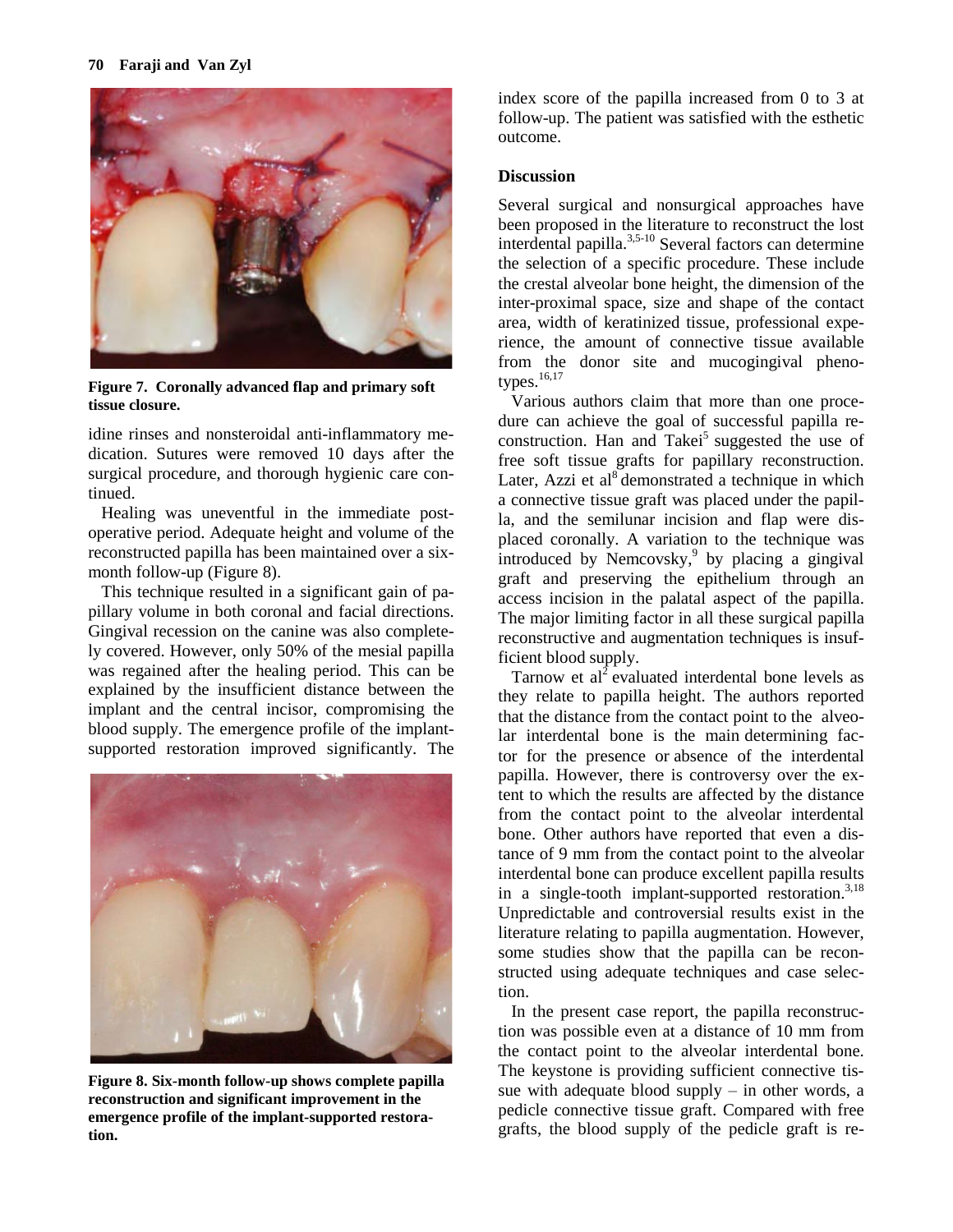tained at the donor site, which is a major advantage. The tunneling procedure increased the stability at the recipient site. This method has demonstrated minimal postoperative morbidity, as well as offering soft tissue closure at both the donor and recipient sites, providing a greater amount of tissue.

In this modified technique a pedicle connective tissue graft was used and the distal end of the pedicle graft was divided into two parts, creating a bifid. The bifid part of the graft was then placed around the abutment and sutured on the facial aspect. The advantage of this procedure resulted in an increased amount of soft tissue around the abutment, maintaining stability. This technique might prevent a second surgical stage, and also could establish a better healing pattern without interfering with the blood supply from the base of the pedicle graft. This technique results in the reestablishment of the papilla in the interdental space and coverage of the gingival recession on the adjacent teeth. There was a significant improvement in the emergence profile of the implant-supported restoration and an obvious esthetic improvement.

In the present case there was a significant gain of both soft tissue height and volume of the treated site. This technique offers greater vascular supply to the pedicle by creating a tunnel to the defect area under the palatal mucosa. Additionally, the graft was stabilized in the desired position over the defect site by the overlying palatal mucosa. When a CAF is associated with a SCTPG, greater vascularization is provided for the graft. This increase in vascularization may be one of the reasons why clinical improvements and esthetic results were achieved. The formation of a soft tissue protuberance at the site of the pedicle rotation was also minimized significantly by this modification. A second stage of healing abutment connection was eliminated; therefore, treatment time was shortened. Despite this, the authors believe that existing pedicle graft modalities are less timeconsuming and technique sensitive.

These findings need to be interpreted with caution because this technique has not been the subject of controlled clinical trials.

#### **Conclusion**

Rebuilding the pink esthetic appearance is an important issue in modern esthetic implant dentistry, and any compromised esthetic results following implantsupported restorations are considered failures. Moreover, reconstructing the interproximal papilla in the esthetic zone is one of the most difficult, challenging and unpredictable procedures in implant therapy.

The subepithelial connective pedicle graft associated with a coronally advanced flap seems to be a viable approach for the treatment of missing papilla associated with implant-supported restorations.

This case showed that the surgical technique of using a rotated pedicle palatal connective tissue graft can regenerate a lost interdental papilla and provide significant functional and esthetic advantages at the inter-proximal site. The reconstructed papilla remained stable and without any signs of clinical inflammation six months after surgery. However, clinical studies using large sample sizes are necessary to determine the success rate and predictability of this surgical technique. In esthetically compromised cases, a supplementary restorative approach can mask the loss of tissues, but rarely can this achieve ideal aesthetic outcomes.

#### **Case summary**

a. Why is this case new information?

This modified technique prevents a second intervention, improves the emergence profile of the implant-supported restoration, and results in notable esthetic enhancement.

b. What are the keys to successful management of this case?

Blood supply from the pedicled graft is the main point to get better result. It is essential to prevent any turbulences and inadequate manipulation of the CT graft.

c. What are the primary limitations to success in this case?

Inadequate CT from donor site and technique sensibility, necessitaing experience of the surgeon.

#### **References**

- 1. Blatz MB, Hurzeler MB, Strub JR. Reconstruction of the lost interproximal papilla—Presentation of surgical and nonsurgical approaches. Int J Periodontics Restorative Dent 1999;19:395–406. doi: 10.11607/prd.2817
- 2. Tarnow DP, Magner AW, Fletcher P. The effect of the distance from the contact point to the crest of bone on the presence or absence of the interproximal dental papilla. J Periodontol 1992;63:995-996. doi: 10.1902/jop.1992.63.12.995
- 3. Jemt T. Regeneration of gingival papillae after singleimplant treatment. Int J Periodontics Restorative Dent 1997;17:326-333. doi: 10.11607/prd.2818
- 4. Berglundh T, Lindhe J, Jonsson K, Ericsson I. The topography of the vascular systems in the periodontal and periimplant tissues in the dog. J Clin Periodontol 1994;21:189- 193. doi: 10.1111/j.1600-051x.1994.tb00302.x
- 5. Han TJ, Takei HH. Progress in gingival papilla reconstruction. Periodontol 2000 1996;11:65–68. doi: 10.1111/j.1600- 0757.1996.tb00184.x
- 6. Beagle JR. Surgical reconstruction of the interdental papilla: Case report. Int J Periodontics Restorative Dent 1992;12: 144–151. doi: 10.11607/prd.2817